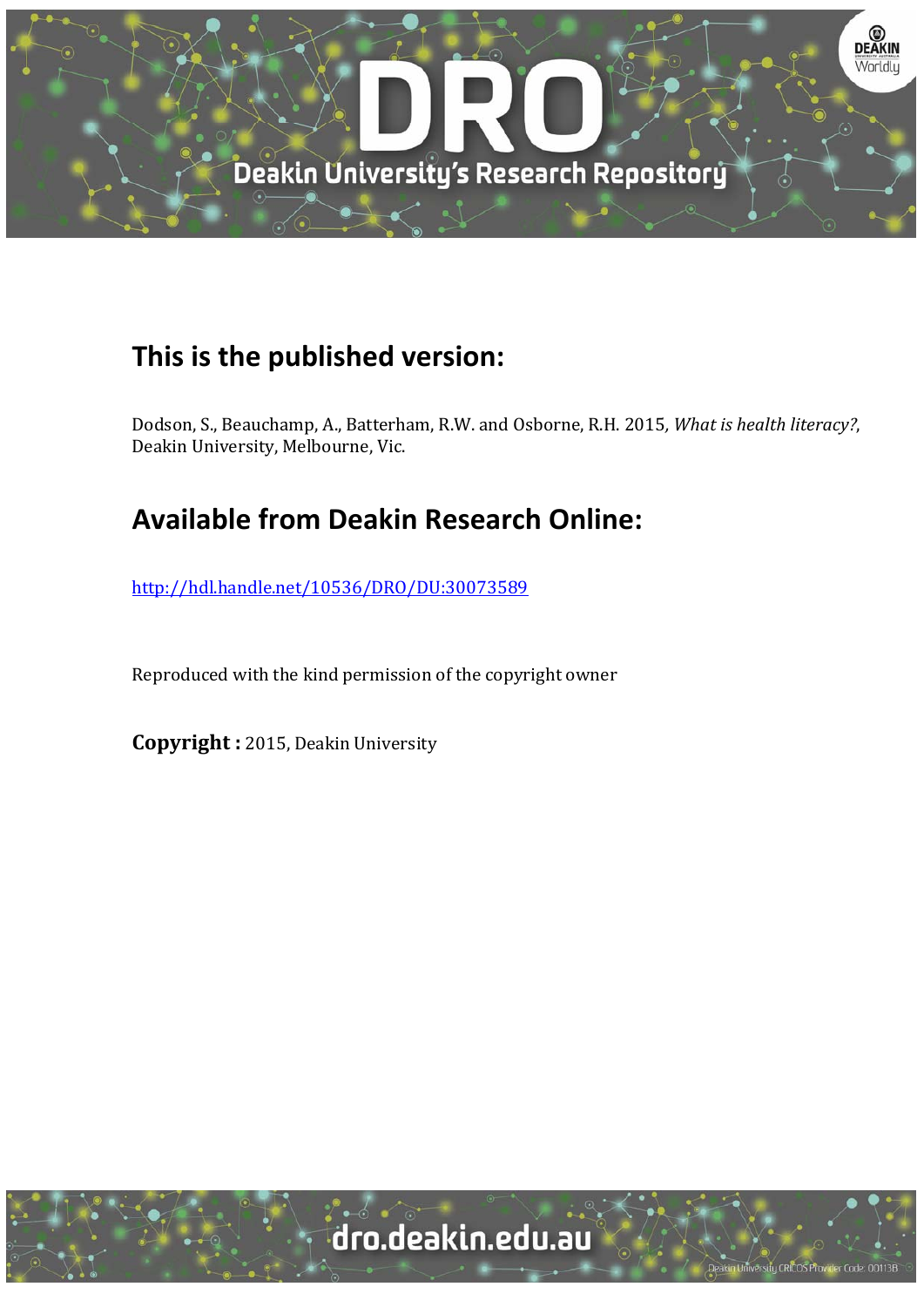# What is health literacy?

Health literacy is the term used to describe the ability to engage with health information and services.

Health literacy brings together many concepts that relate to what people and communities need to make effective decisions about health for themselves, their families and their communities.<sup>1-6</sup>

Health literacy refers to the personal characteristics and social resources needed for individuals and communities to access, understand, appraise and use information and services to make decisions about health, or that have implications for health. Health literacy includes the capacity to communicate, assert and enact these decisions.

Health-related decisions may be about a person's own health, the health of another person, or the health of the community. These decisions may be made either by a group of people (e.g., a family or community) or an individual. The health literacy of individuals and communities influences (and is influenced by) health behaviours and the characteristics of society and the healthcare system.<sup>2-5</sup> Further, it is context- and contentspecific, so health literacy in one setting or relating to one health decision may be different from another.<sup>4</sup>



ophelia

ophelia.net.au

Ophelia Toolkit What is health literacy?

**INFO SHEET 1 PAGE 1/4**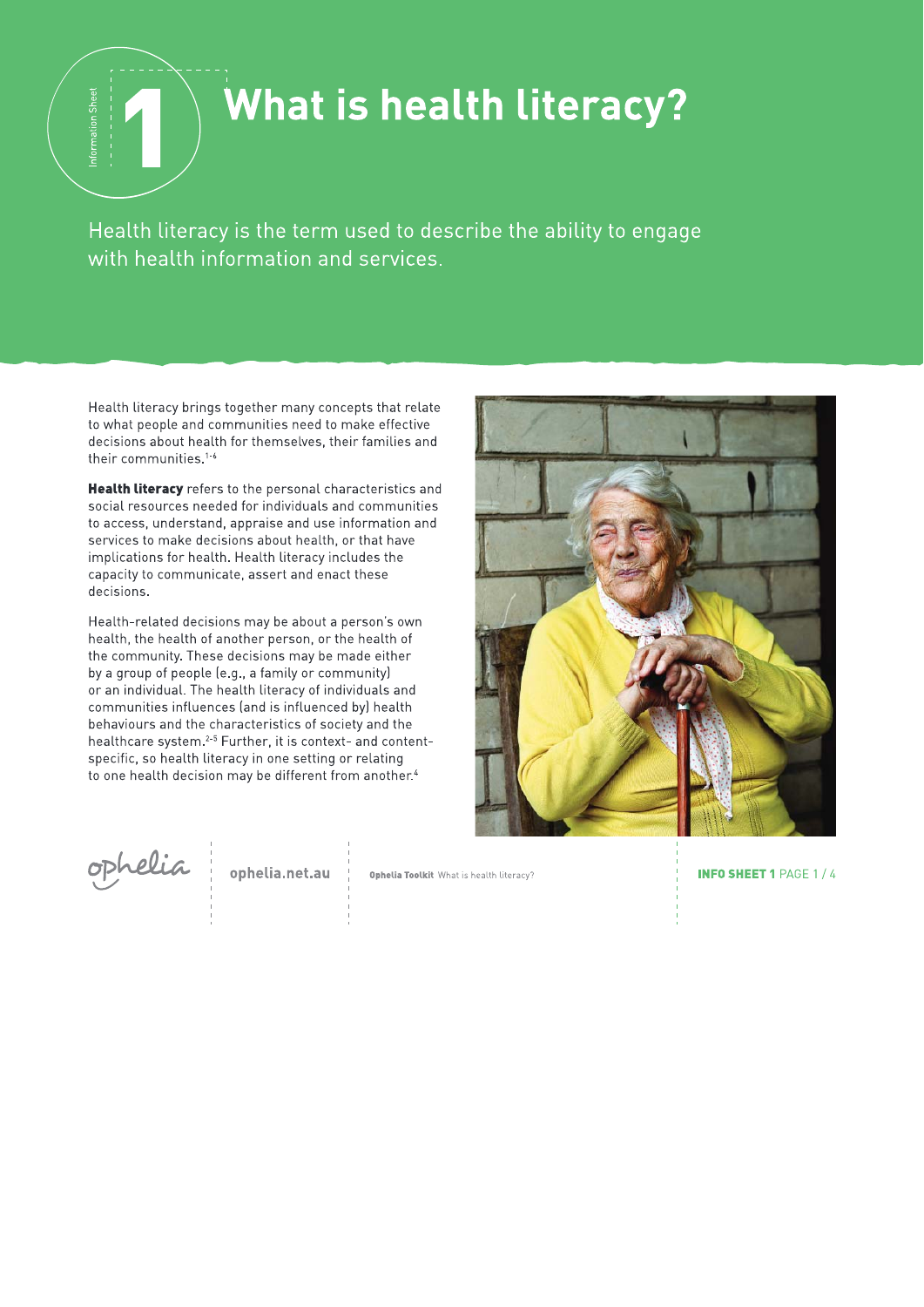Individuals and communities have health literacy strengths and limitations that influence how effectively they engage with health information and services. Health and social service systems can also have strengths and limitations in how they respond to the health literacy of the people they serve.<sup>6,7</sup>

Health-literacy responsiveness describes the way in which services make health information, resources, supports and environments available and accessible to people with different health literacy strengths and limitations.







ophelia.net.au

Ophelia Toolkit What is health literacy?

**INFO SHEET 1 PAGE 2 / 4**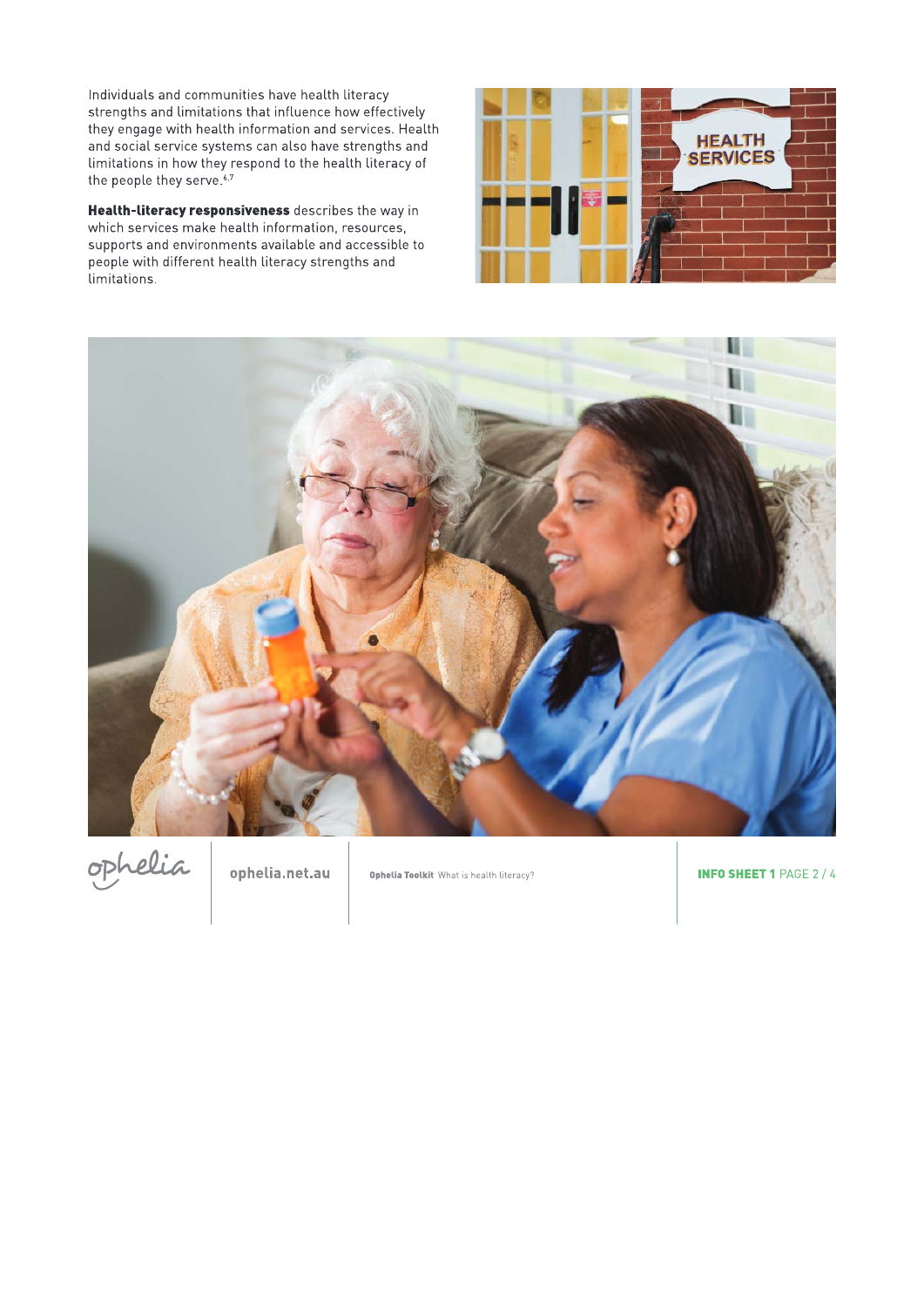

### The interaction between health literacy of people and the health literacy responsiveness of services



ophelia.net.au

Opbolla Toolkik What is health literacy?

**INFO SHEET 1 PAGE 3/4**